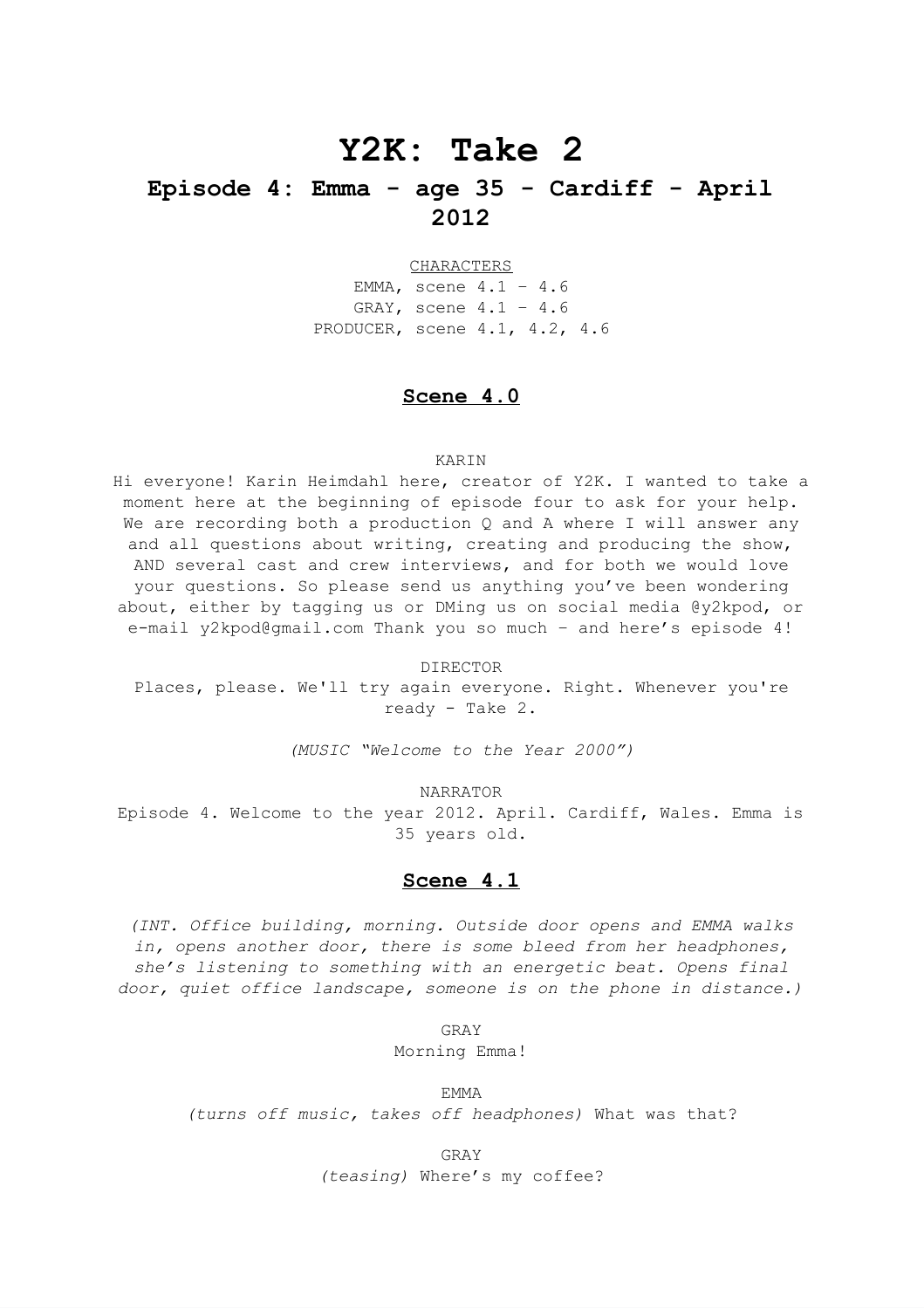*(laughs)* Wherever you left it, Gray! *(takes off coat, hangs it, puts purse on desk)*

GRAY

*(mock sigh, goes to coffee maker, starts making coffee, smiles)* Oh well. Coffee service is shocking around here. *(coffee maker starts spluttering)* How was your week-end?

EMMA

Eh. *(makes a disgruntled noise)* Usual. Yours?

GRAY

All right. Me and Rhys went location scouting for the ceremony. Shockingly expensive places!

EMMA

I can imagine. They say anything with the word "wedding' on is ten times as expensive. *(small sigh)* Not that \*I'll\* ever find out...

> GRAY *(sympathetic)* Didn't work out with the architect?

> > EMMA

No! We'd been texting for weeks and it was all flirty and exciting and then when we met she... I don't know. Guess I didn't live up to her expectations.

> GRAY But you're great. Must be something else.

> > EMMA

Yeah, well. She's not the first.

GRAY Bad luck, that's all. Next time, yeah?

EMMA

*(sighs)* Maybe.

GRAY

Next time for sure.

EMMA

*(changes subject)* So, what are we on today?

GRAY

*(sighs)* Boss has 'an idea'.

EMMA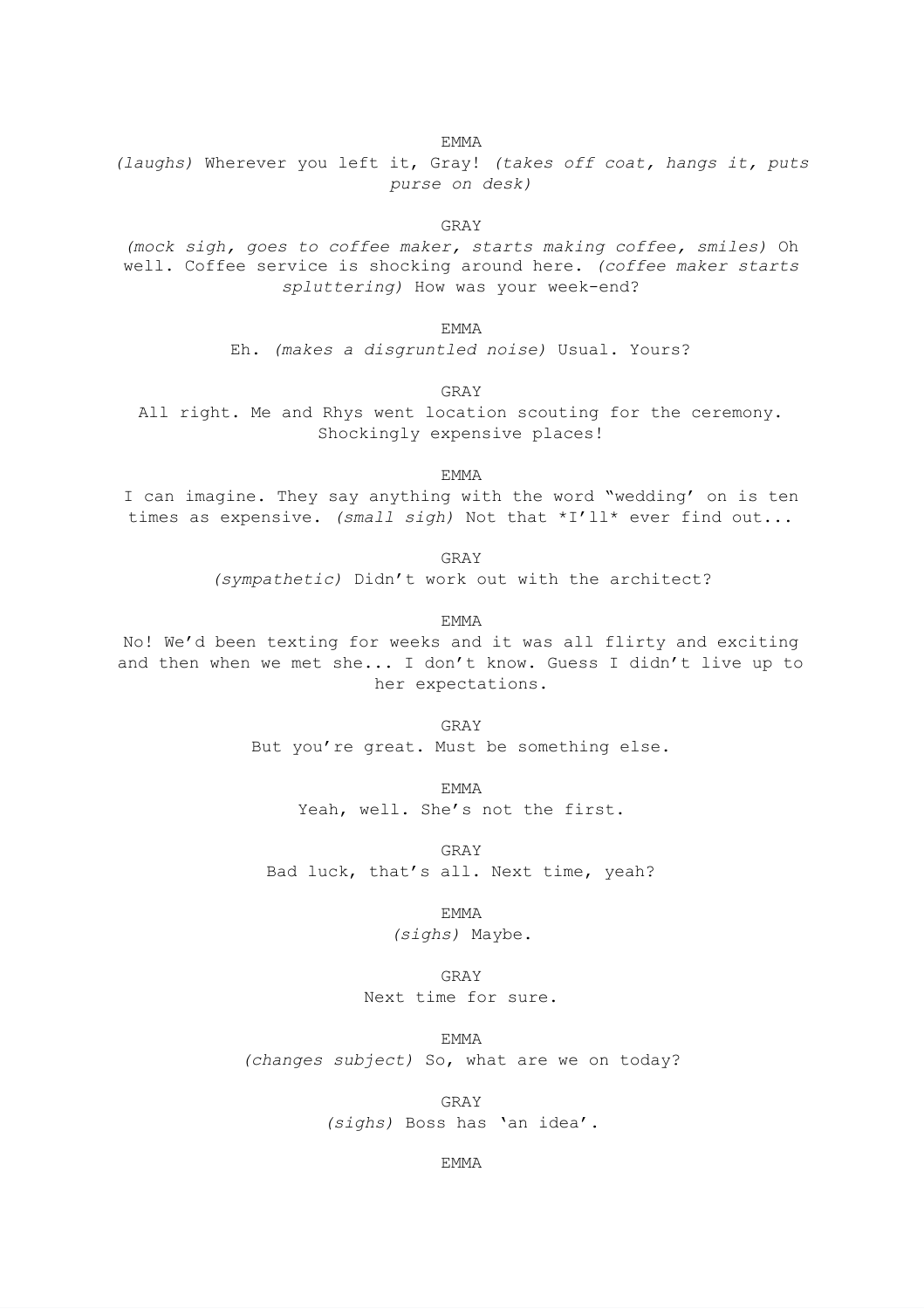Oh no. No no no no.

GRAY

### Exactly.

EMMA

Last time we were stuck in a basement looking through files for THREE months.

GRAY

I know. And it all came to nothing.

EMMA

Can we- what can we do?

GRAY Dunno. Scream?

EMMA

*(laughs)* Cry?

GRAY

*(makes sliding dance move)* Dance?

EMMA

*(laughs)* We'd better! *(a few steps, grabs coffee mugs, pours coffee for both, hands mug to GRAY)* Here.

GRAY

Thank you. *(small laugh)* Know it's dire when you pour my coffee!

EMMA

*(smiles)* Oh, shush. *(sips coffee)*

*(PRODUCER opens door from inner office, walks out beaming)*

PRODUCER

Emma! I've had a brilliant idea for Cold Hard Truth! And I want my two best researchers on it! *(enthusiastically thumps GRAY and EMMA on the back, they make less-than-enthusiastic agreements)* Let me tell you all about it. So. Imagine...

*(footsteps as all three move toward PRODUCER's office)*

*(Fade out)*

### **Scene 4.2**

*(INT. Basement archive. Afternoon. EMMA and GRAY are going through files.)*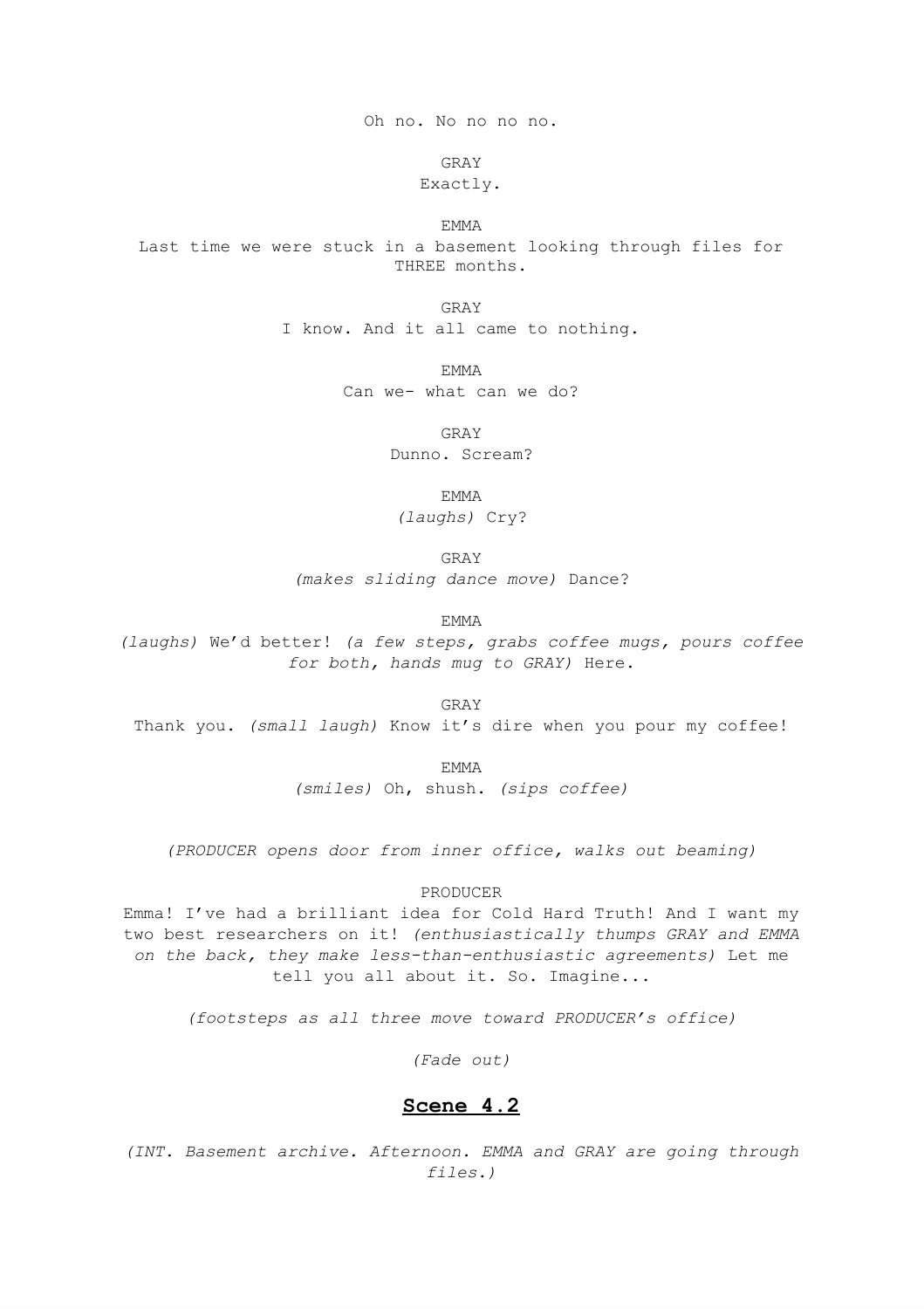*(sets down box full of paper with a thump, frustrated)* More invoices! Ugh. We've been at this for three days now.

GRAY

*(resigned)* Something tells me we're only just starting. *(sets down file he's holding)* Coffee?

EMMA

Please!

GRAY

On it. There's some leftover Easter chocolate – it's over there.

EMMA

Perfect. *(takes a chocolate)* Mm.

*(EMMA opens a new file and starts to leaf through it, GRAY walks to coffee maker and pours two cups of coffee.)*

GRAY

So, what are you up to this week? Any fun plans? *(walks back, sets down mug in front of EMMA)*

EMMA

*(distracted)* Thanks.

*(GRAY sits down, sets down coffee, grabs file)*

EMMA

*(sips coffee)* What was that?

GRAY

Any fun plans? *(grabs file and starts leafing through it)*

EMMA

*(small smile)* Actually... I've been chatting with this bloke from Swansea, he's coming over for the Doctor Who Experience this Saturday, so we're meeting for coffee.

GRAY

Doctor Who geek, huh? You could do worse.

EMMA

I definitely could. *(sighs, puts down document)* \*You're\* in a relationship, Gray.

> GRAY Yeah?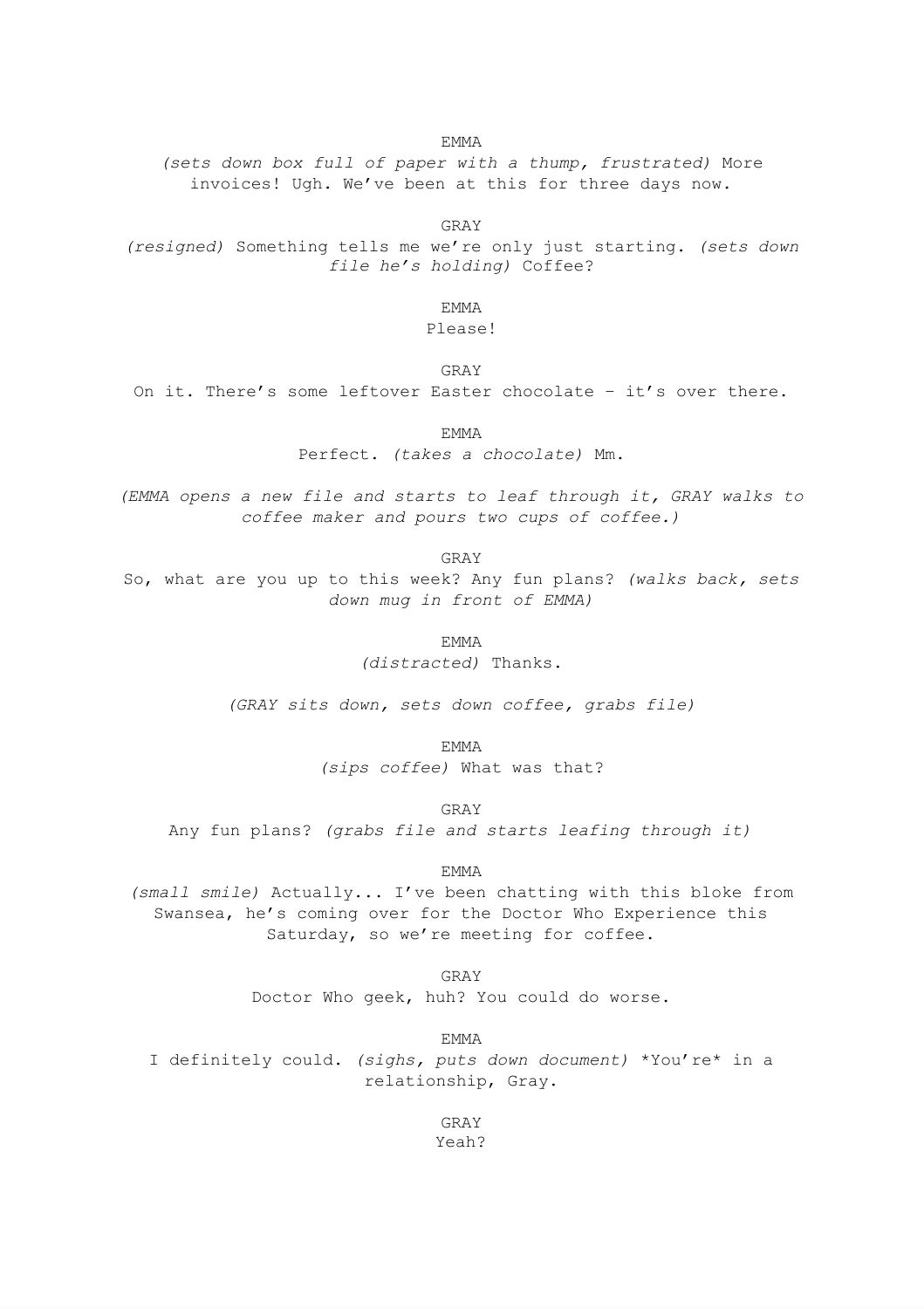You are getting married, even.

GRAY

Well 'civil partnership', but yeah. Seems that way. If not, Rhys and I addressed 80 invitations last night for no reason. Do you know how much postage is for 80 cards? Too bloody much, if you ask me.

EMMA

My point is. You should know.

GRAY

Know what?

EMMA

How to get into a relationship.

GRAY

Hang on. You mean- Emma, have you never had a relationship?

EMMA

Only really brief ones. *(sighs)* I wasn't interested at first, well, until this year, really. I was just having fun, and I met all sorts of great folks, but... It seems now that I figured out \*I\* want a relationship, no-one wants to have one with me.

GRAY

*(concerned but not sure what to say)* Surely it must be bad luck.

EMMA

I suppose. *(small smile)* Who knows, maybe the geek will be my soulmate.

GRAY

It is definitely possible. And if not, at least you'll be having coffee.

EMMA

*(laughs)* True! All right. *(stretches)* Back to the invoices... (*Picks up file again)*

GRAY

*(sighs)* Very well. *(picks up file, sighs)* This job may be excruciatingly boring, but at least it's nice and quiet down here.

*(distant footsteps, basement door opens, PRODUCER walks in carrying heavy boxes, sets them down noisily on table)*

PRODUCER

*(booming voice, exuberant)* There! Saved you a trip! *(beat)* This is cosy, isn't it? You've got a good set-up here. And chocolate! Don't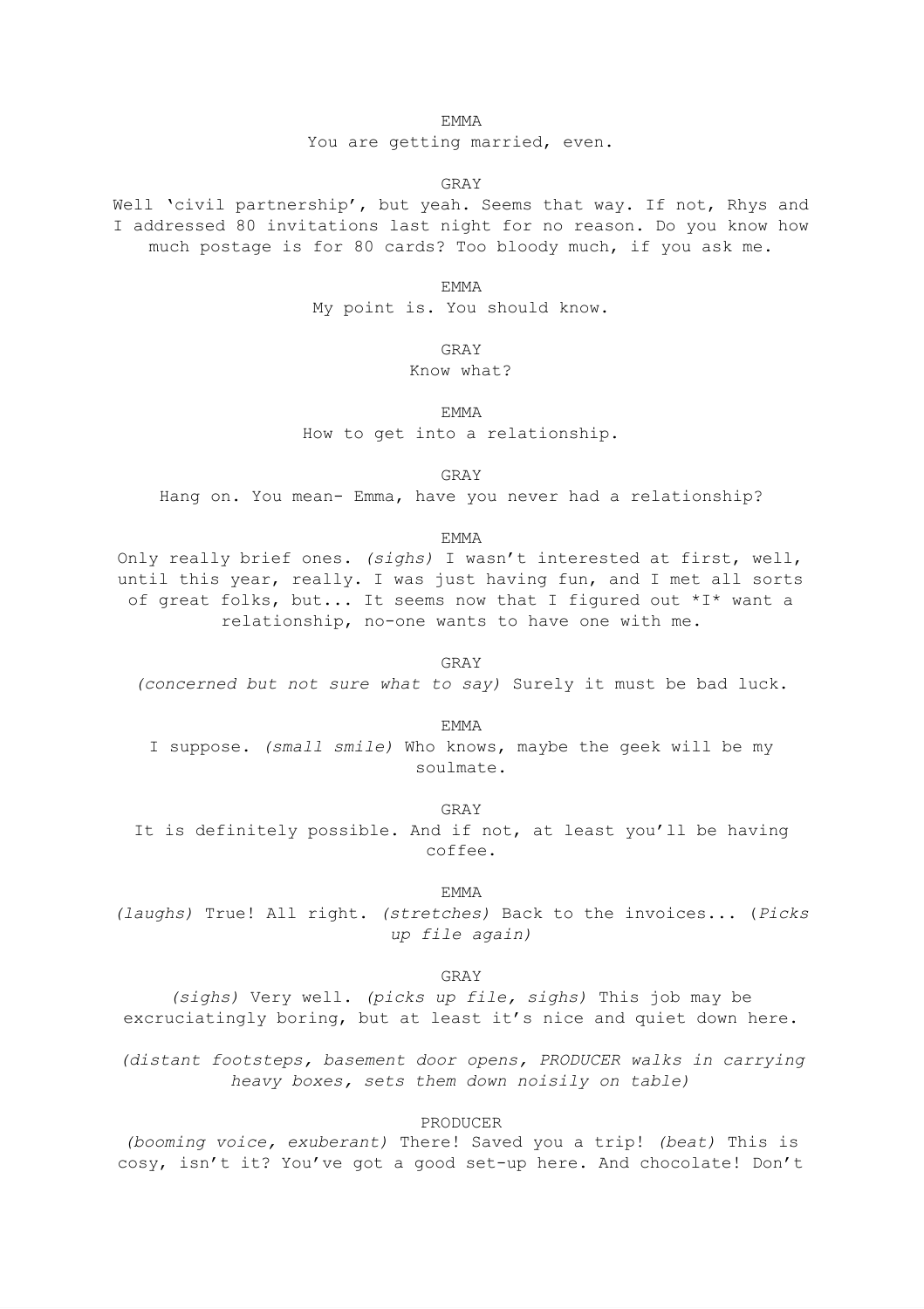mind if I do. *(pops piece of chocolate in mouth, following is muffled)* How's it going? Found anything?

EMMA

*(beat)* No. It's quite a lot to go through.

GRAY

I'm still stuck on 'cosy'. This is a basement. Pretty sure it's the definition of \*not\* cosy.

PRODUCER

*(loud laugh)* Funny, you are. Righto. Best get back. Work, work work, yes? *(laughs, starts walking toward door)*

*(Fade out)*

### **Scene 4.3**

*(INT. Basement archive. Early afternoon. EMMA and GRAY are looking through files.)*

GRAY

*(groans, puts file down)* I feel sick.

EMMA

*(a little distracted)* It's what happens when you have cake for lunch.

GRAY

Wasn't my fault! *(a little petulant)* It was Rhys' idea.

EMMA

Tasting wedding cakes in your lunch hour? Valid choice, I suppose, *(emphasis)* unless you need to eat some actual lunch.

GRAY

*(slight groan)* Oh stop lecturing. Distract me instead. How was your coffee date with the Doctor Who geek?

EMMA

*(resigned)* The date was quite good, I thought. Ghosted me afterwards though.

GRAY

Ugh. I'm sorry. Wanker.

EMMA

Yeah. That about sums it up. *(puts down her file)* I did sort of meet someone yesterday though.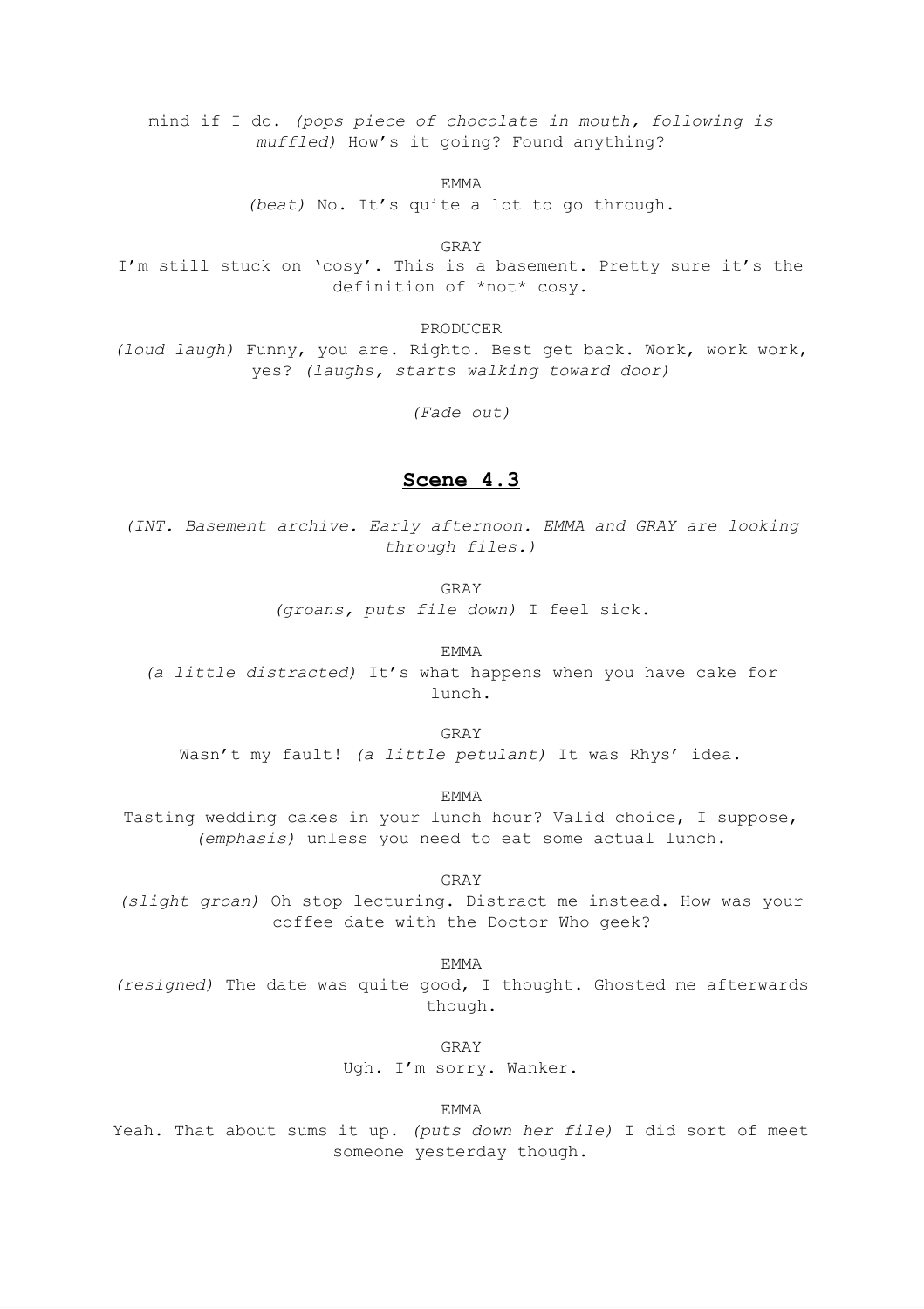#### GRAY

#### Really?

#### EMMA

I was at that photo exhibit at the Millennium Centre, and started talking to this woman... Turns out she's also into urban history, and we had a really good conversation... We talked for ages. And then she gave me her phone number.

GRAY

That's promising! Did you text her?

EMMA

Not yet. I meant to, last night, but... Completely nerve-wracking. Much worse than texting folks I've met online. Higher stakes, you know?

GRAY

Get your phone.

EMMA

No. Not sure if she's into me – or into women! There was a bit of a flirty thing going on. I think. I hope. Ugh. WHY is this so hard?

GRAY

*(mock threatening)* Emma.

EMMA Fine. *(grabs phone from purse)*

GRAY

Open text messages.

EMMA

*(sighs, low phone beeps)* Now what?

GRAY

Write.

EMMA But WHAT?

GRAY Words are what you're good at. Write.

EMMA

*(unhappy sigh)* Fine. Um. *(as she's typing, all typing makes those annoying little phone keyboard beeps)* "great meeting you yesterday" *(beat, sighs)* I am shit at this sort of thing.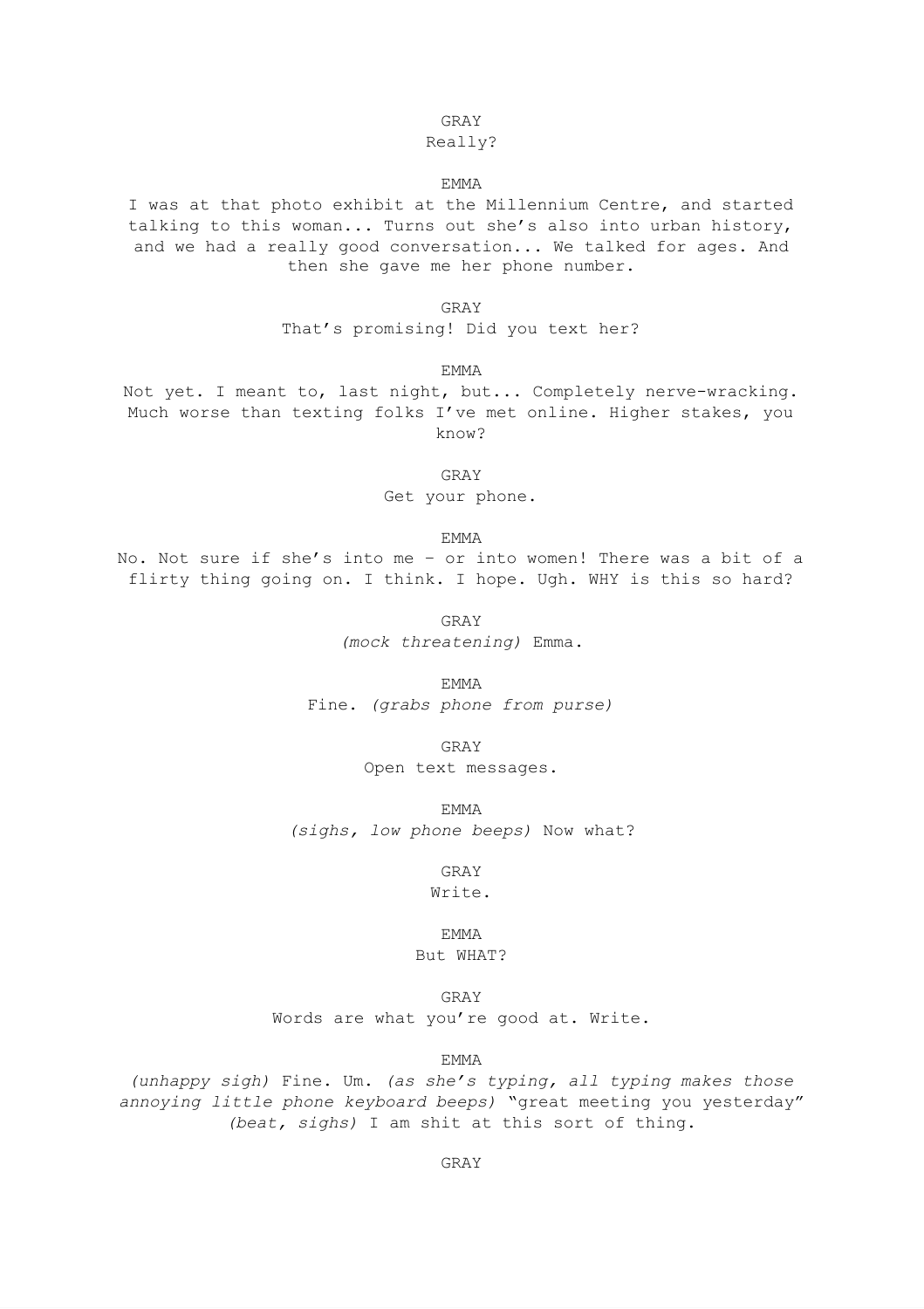No you're not. You're just stressed about it. How about "Let's live happily ever after and write historical fiction together"

EMMA

*(crumples paper into ball and throws at GRAY)* Be serious.

GRAY *(laughs)* All right. Um. "want to meet for coffee sometime?"

EMMA

Gah. Isn't that very... aggressive?

GRAY

No. It's called communication.

EMMA

Right. "want to meet for coffee someday?" signed "Emma - Cardiff Before Cardiff exhibition" No that's silly. Just "Emma". But what if she doesn't remember me? Ugh. *(types)* Parenthesis "Cardiff Before Cardiff". Yeah. *(hands phone to GRAY)* Is that all right?

GRAY

Perfect. I'm sending it now?

EMMA

All right.

GRAY *(beep)* Done! *(hands back phone)* My good deed for the day.

EMMA

Thanks. *(puts phone on table)* How are you feeling?

GRAY

Better! Energized by all this excitement. I'll put some more coffee on. *(walks to coffee maker and starts making coffee)*

EMMA

Thanks. (small laugh) Ruth was down here earlier, looking for the coffee maker. (smiles) I threw my jacket over it.

GRAY

*(stops what he's doing)* Phew! Good job! We deserve it - \*they\* don't have to sit in a dusty basement. *(resumes making coffee)*

EMMA

Yeah. *(sigh)* I'd better get back to these expense reports. *(grabs file)*

*(2012 text message sound)*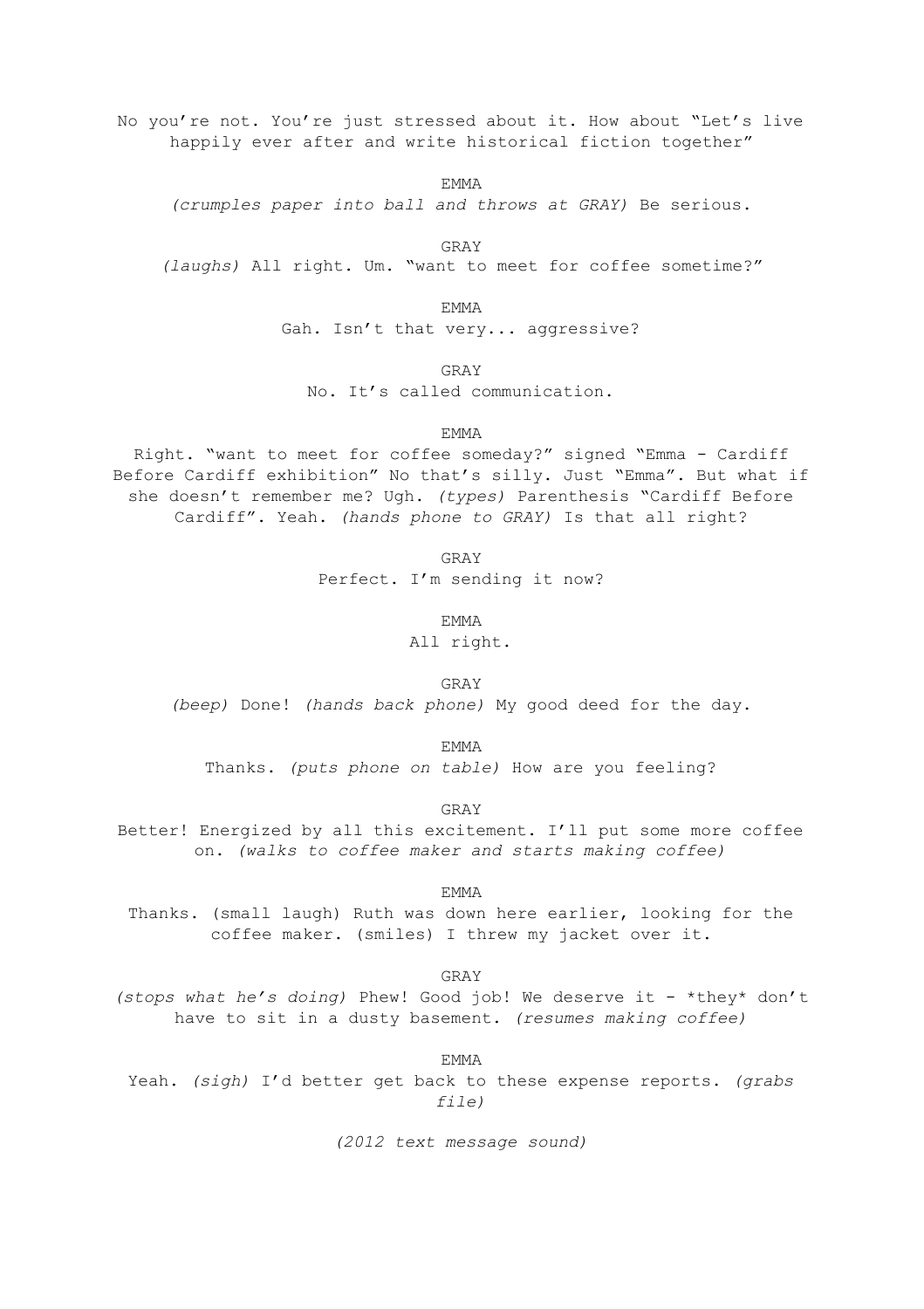*(continues)* Oh! *(picks up phone, smiles)* It's her! She wants to meet for coffee! *(laughs)* But she prefers tea, well I can live that...

> GRAY Aw. True love means making these sacrifices...

> > EMMA *(happy)* Come help me write a reply!

> > > GRAY *(laughs)* All right.

> > > > *(Fade out)*

### **Scene 4.4**

*(INT. Office building. Afternoon. EMMA and GRAY are in an elevator going down.)*

GRAY

Ugh. That was a horror show. Or, um, 'production meeting'. *(imitates PRODUCER)* "We need to book that interview and confront the mayor with some Cold Hard Truth"

EMMA

*(laughs, imitates PRODUCER)* "Evidence! We need evidence!"

GRAY

How about this one "Cold Hard Truth is our flagship production, spare no effort!" *(slight laugh)* It \*is\* funny. If only it wasn't so frustrating.

*(Elevator dings and doors open. EMMA and GRAY walk down basement corridor.)*

> EMMA *(sighs)* At least he's never cross.

> > GRAY

There is that. Endless optimism.

*(Opens door to archive, BOTH walk in)*

EMMA

But he wants to schedule this for May, and that will never happen. We're simply drowning in receipts and invoices and contracts, even if there \*are\* any corrupt council members - which I highly doubt, all of this paperwork is impeccable – even if there is something, we won't find it anytime soon.

EMMA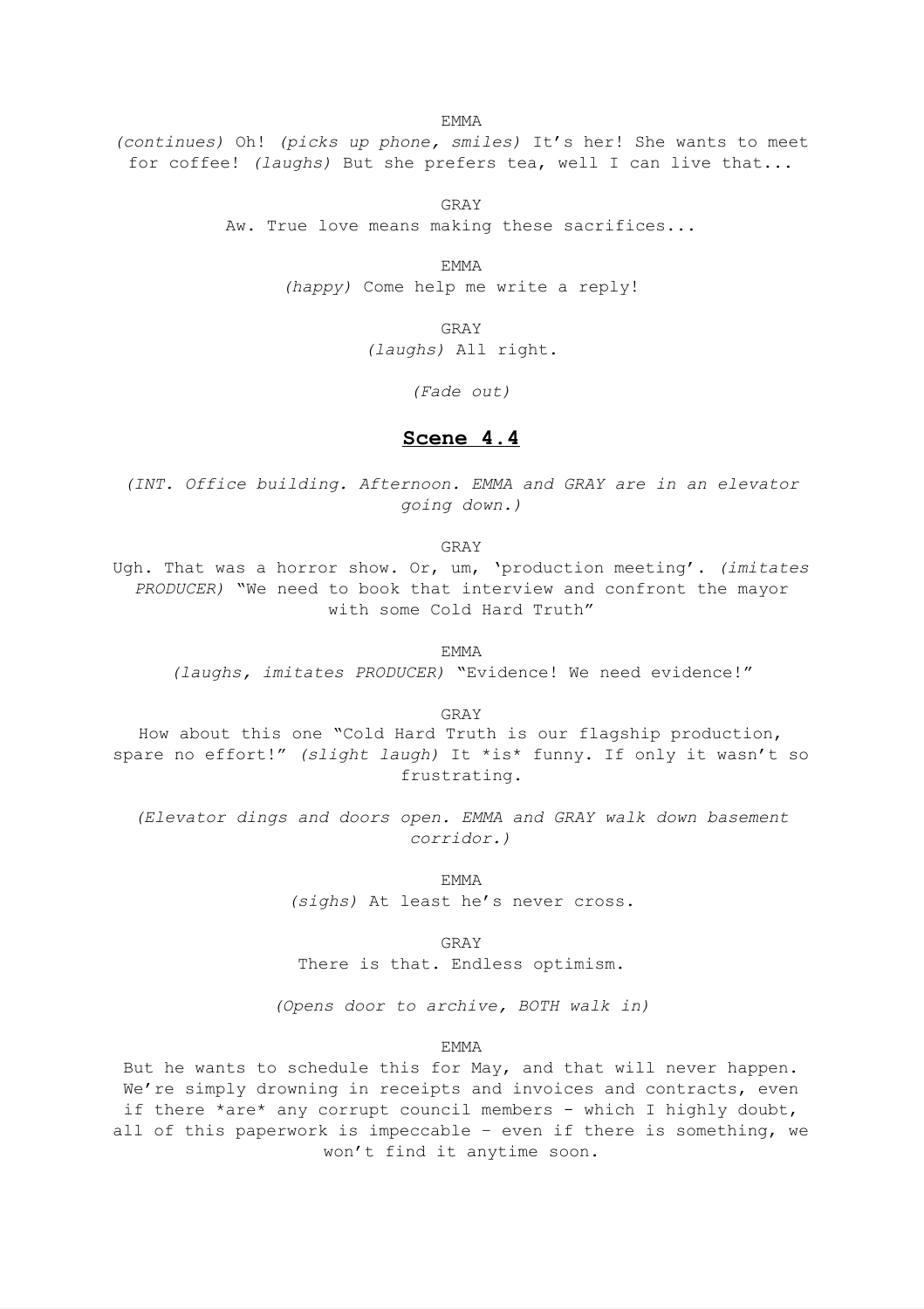*(like a mantra)* Unless we're lucky, unless we're lucky, unless we are very very very lucky. *(to table with boxes of files)* If I stick my hand into \*this\* box and randomly pick out \*this\* file *(does so as he speaks)* and pick out *(sticks hand in file)* \*this\* document, it will be exactly what we are looking for. *(mutters)* Exactly what we're looking for… it'll be...*(holds out document to EMMA)* I can't look, you do it.

EMMA

*(takes paper, beat, incredulous laugh)* This is an empty page!

GRAY

*(laugh-snort, flops down on chair)* We are truly doomed.

EMMA *(sits down)* We really are. *(sighs)*

GRAY

Right, that's it. I'm going to work at Roath Lock instead.

EMMA

Um, yeah. I don't think they're hiring researchers, Gray. Or journalists, at all.

#### GRAY

Stop ruining my fantasy. I can picture it now. Having lunch with a Dalek, the Casualty crew rushing by with someone on a stretcher, and that hottie from that period drama they've got, walking up to me, holding a-

EMMA *(laughs)* Thought you were supposed to be getting married. Monogamy, no?

GRAY

Shh, fantasy, remember? *(sits up)* Pretty sure Rhys would forgive me – we agree on that particular hottie. *(smiles)* Speaking of hotties, how are you getting on with history-woman?

> EMMA *(distressed)* Don't remind me.

> > GRAY

What? I thought things were going really well?

#### EMMA

It was. For about a week. *(deep sigh)* We had that talk last night. The "she's not looking for anything serious" talk. *(unhappy laugh)* Know that one by heart at this point. Code for "she's not looking for anything serious with \*me\*". Fuck. I hate this.

GRAY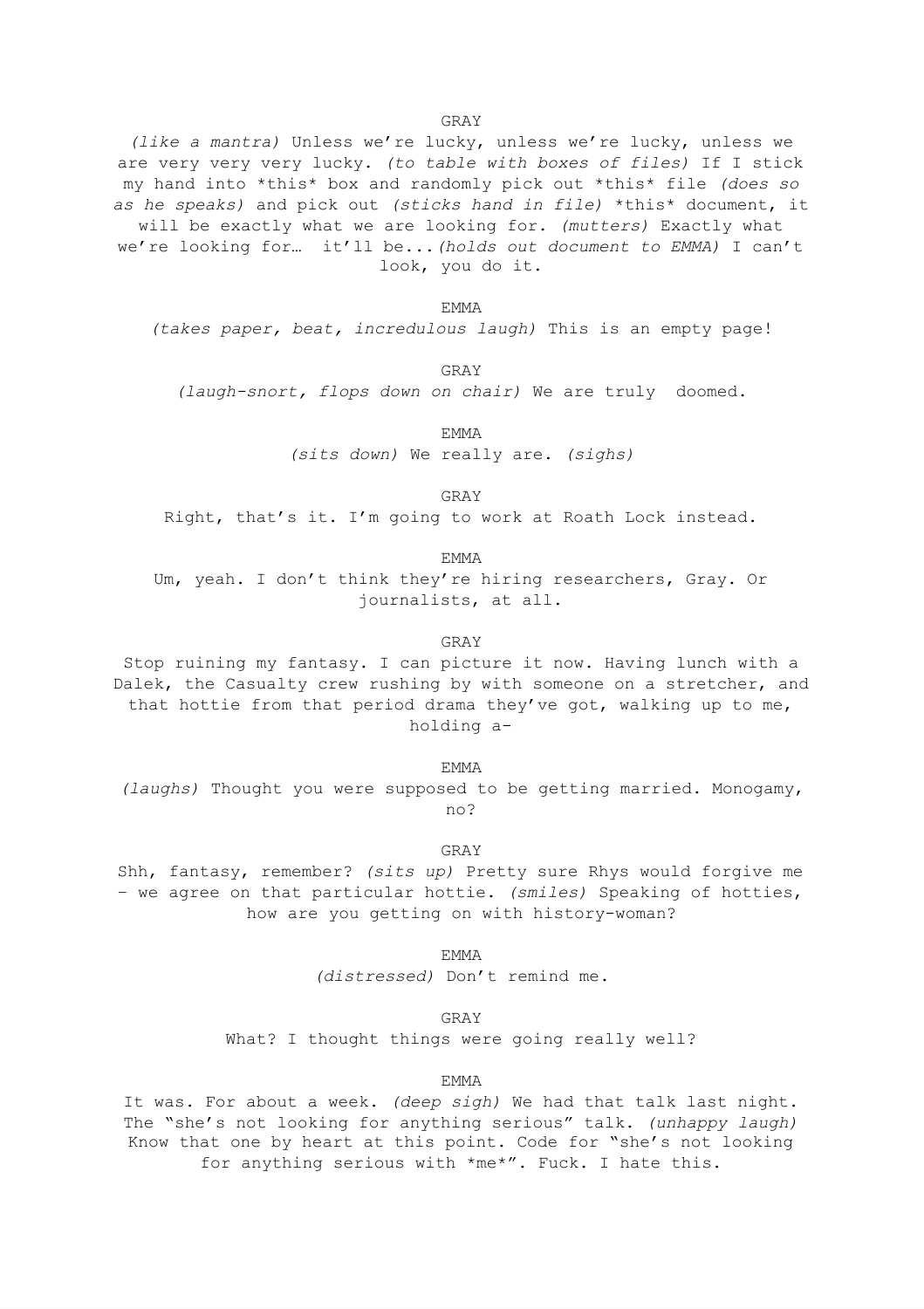That's grim. I'm sorry.

#### EMMA

Thanks. Ugh. I'm not sure I can do this anymore, Gray. I am so tired. And this... being rejected again and again. How do people do it?

GRAY

Maybe they don't get as... invested as you do, so it doesn't hurt as much?

EMMA

Maybe. But I feel like... I have to open up, I have to get invested, how else will any relationship have a chance?

GRAY

I don't know. When I was single *(snort)* - like back in the 19<sup>th</sup> century – I wasn't looking for a relationship, I sort of fell into one, so...

EMMA

If you tell me to relax and take it as it comes I will stab you with a ballpoint pen.

GRAY

*(smiles)* I won't. *(serious)* But I do know that there is an element of luck involved. And timing. Hard to control that stuff.

EMMA

I know. I feel like I am doing all I can. 'Making myself available' and all that crap. On about 50 000 different dating sites at this point. I'm... What's wrong with me? *(near tears)* Why doesn't anyone want me?

GRAY

*(gently)* There is nothing wrong with you. \*You\* are great. People are shit and don't know what they want, that's all.

EMMA

*(sad smile)* Maybe. Thanks. *(deep sigh)* Suppose we'd better get back into it.

GRAY

Yeah. *(picks up stack of file, dumps on table, grabs one)* Ugh. How are you doing on those meeting notes?

EMMA

*(opens laptop, types in password)* Nothing so far. But at least they're digital. *(tries to be cheerful)* No paper cuts today.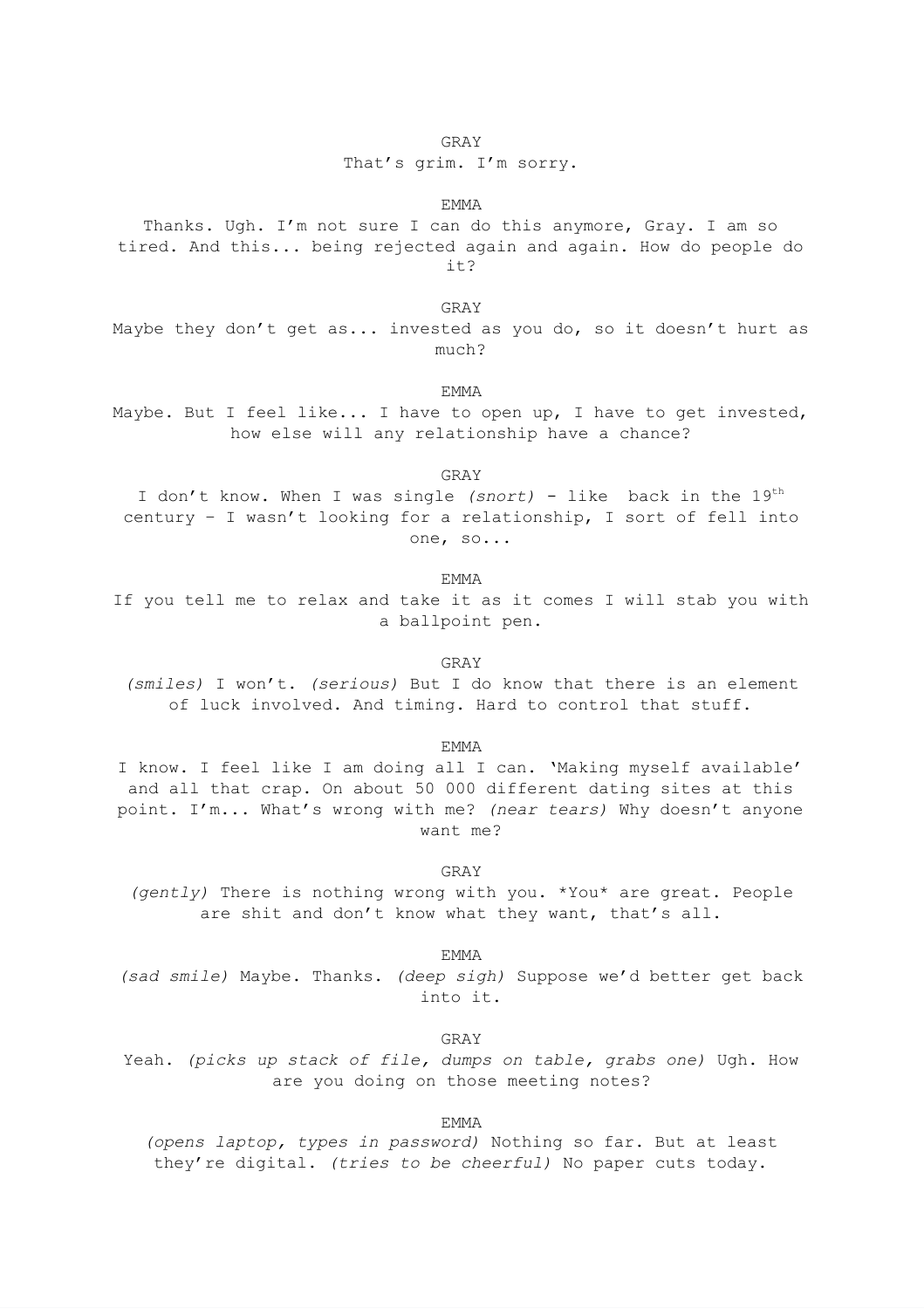GRAY That's the spirit. Coffee?

> EMMA Please!

*(Fade out)*

### **Scene 4.5**

INT. Basement archive. Morning. EMMA is sitting at table.

EMMA

*(sips coffee, picks up file of papers, sighs, mutters)* More invoices...

*(quick footsteps, door opens)*

GRAY

*(high energy)* Good morning!

EMMA

Morning. There's coffee in the pot.

GRAY

*(unfastens bike helmet, unzips light jacket, dumps helmet, bag and jacket on chair)* You are a lifesaver! *(to coffee maker, pours cup, approaches EMMA)* Glorious day!

> EMMA *(distracted)* Is it?

GRAY *(sets cup on table, sits down)* Yes! First time biking to work this year.

> EMMA *(distracted)* That's nice.

> > GRAY

Yes! I am all hyped up and ready to go! *(grabs stack of files, thump on table)* What delightful documents are we checking today?

EMMA

Invoices. Got a new set of boxes this morning. *(beat, puts down file)* You are very happy today. Anything special?

GRAY

Thank you so much for noticing. Sunshine, for one. Not exactly spoiled on that front.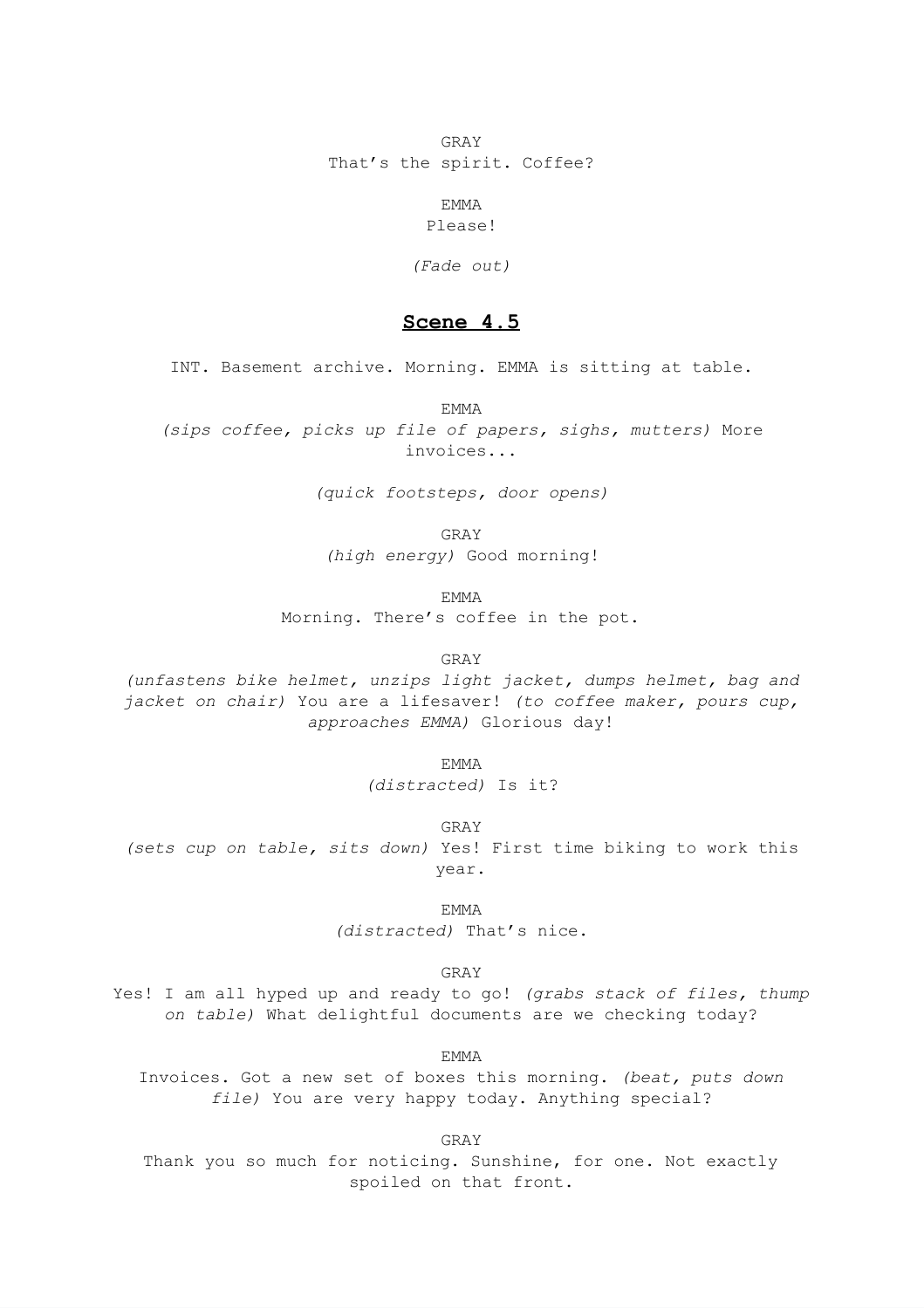No, it's been an unusually rainy spring.

GRAY

Also.. *(sheepish)* Rhys is away for work so I have a few days off from wedding planning. Terrible, aren't I?

EMMA

*(laughs)* Yes. You are. But I get that. Getting close now, right?

GRAY

Three weeks. And two days. I swear, if I'd known how much stress this would be, I wouldn't have... *(smiles)* Nah, I would have agreed to it anyway. True love and all that jazz. But it \*is\* exhausting.

EMMA

I can imagine.

GRAY

We spent all of last night talking about flowers. I mean, I like flowers. But the level of detail...

EMMA

What did you end up going for?

GRAY

I can't even remember. It's all a haze of carnations and orchids and baby's breath at this point. *(beat)* Purple. I think we decided on purple.

EMMA

*(laughs)* Purple is good.

GRAY

More importantly,  $*I*$  have no plans for tonight, and  $*you*$  need cheering up. How about we go down the pub after work, *(jokingly)* have a Guinness?

EMMA

*(smiles)* No to the Guinness, yes to the pub! *(beat)* Thanks. I need something fun.

GRAY

Good. It's settled. *(sips coffee)* No new prospects?

EMMA

Not really. No-one interesting. *(sighs)* Some online messages. From folks looking for their 'partner in crime' or a 'travel buddy' to join their supposedly adventurous yet down-to-earth lives. They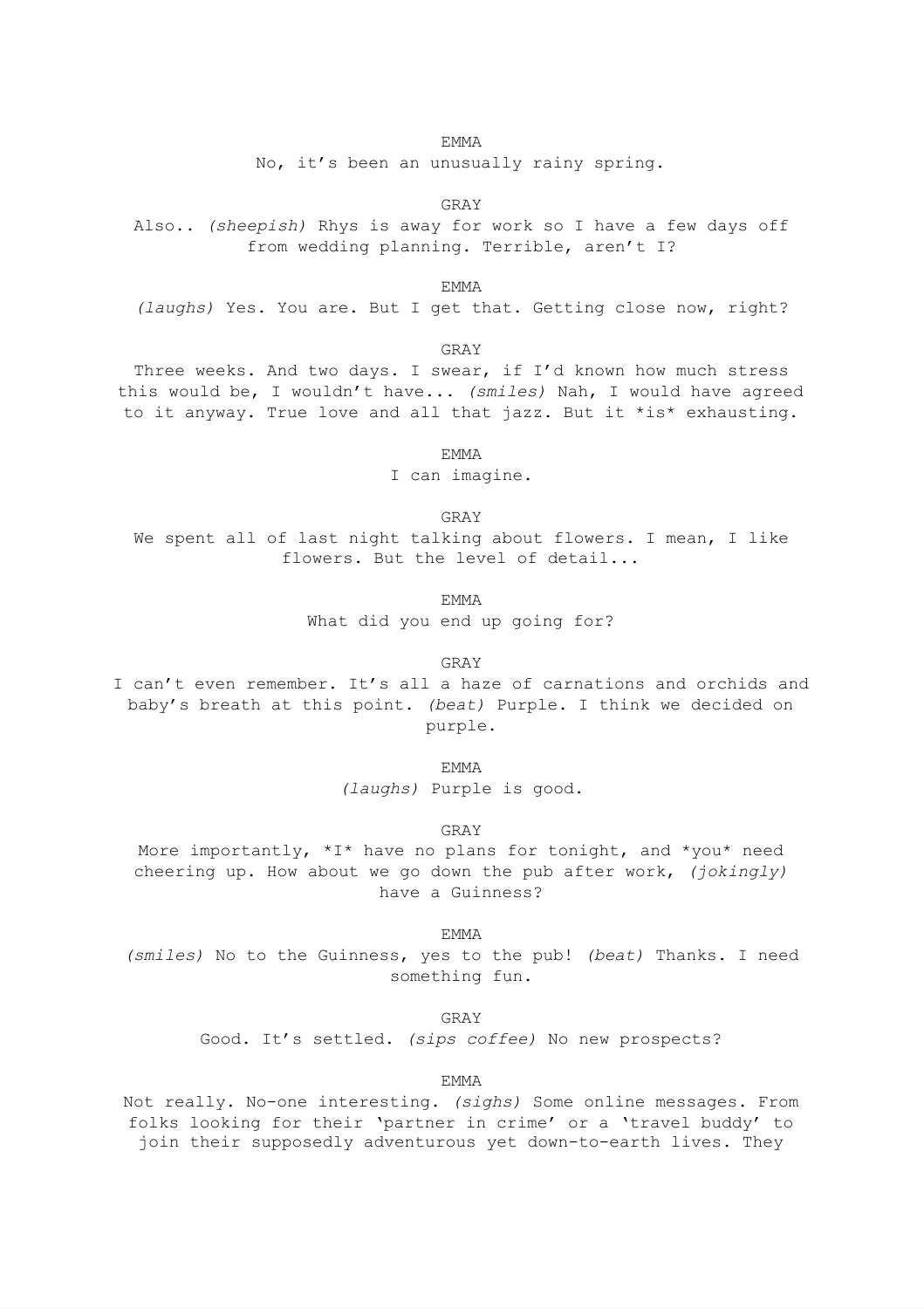generically enjoy 'movies', or 'music', or 'walks in the park' or – personal favorite! - 'laughing'.

*(GRAY laughs, EMMA joins in a little)*

EMMA

*(continues)* I know it sounds funny, but it's depressing. Men who can't spell. Unsolicited dick pics.

> GRAY Hey. How come I never get dick pics?

> > EMMA

You are not on dating sites?

GRAY True.

EMMA

*(sighs)* Anyway. I am not really trying too hard right now. Guess I need a break too.

GRAY

Solid plan. Today, at least, we are taking time off.

EMMA

*(smiles)* Yes. (beat) Not from the invoices, though.

GARY

Oh yes, the exciting invoices. *(sighs, picks up file, sighs, starts reading)*

EMMA

Mm. Exciting. *(sighs, picks up file, paper rustles)*

GRAY

*(pause, sips coffee, paper rustles, beat)* Hm... *(picks up another document)* This could... this could actually be something.

> EMMA *(distracted)* What could?

> > GRAY

Not to get your hopes up or anything, but... This could lead somewhere. *(hands documents to EMMA)* What do you think?

EMMA

*(reads, mumbles)* Councillor L. Jones... Planning Committee... invoice.... This \*is\* a bit odd. Why would there be an invoice here for this?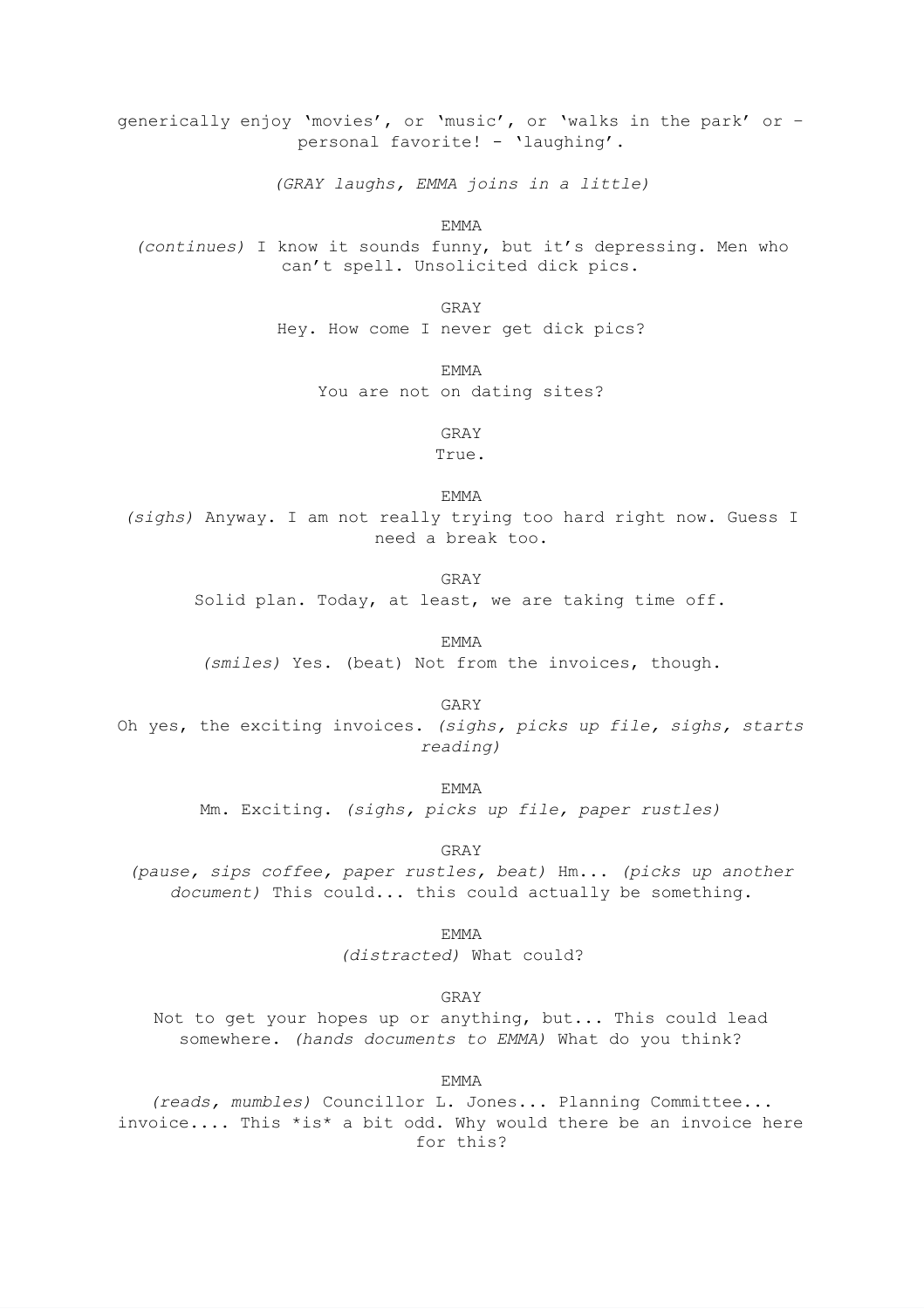GRAY

Exactly. Now, if only we could trace this further. Who authorized this invoice? And why?

EMMA

*(opens laptop, types password, clicks, starts typing)* Meetings, planning committee... what date was it?

GRAY

*(paper rustling)* November 27, 2009.

EMMA

*(typing)* Right.

GRAY

I'll get on the rest of the invoices around that time. *(grabs stack of files from new box, starts leafing through one)* Who knows, we might be onto something here.

EMMA

*(typing)* Fingers crossed.

*(Fade out)*

### **Scene 4.6**

*(INT. Basement archive. Late afternoon. EMMA and GRAY are still going through files.)*

GRAY

*(puts down fila and stretches)* Aaah. *(beat)* Ow. Twenty days in a dusty basement makes me a \*very\* dull boy. Neck and shoulders are completely rigid. *(keeps doing small stretches and making small pained exclamations)*

EMMA

*(tired)* Yeah. *(puts down file and tries stretching too)* Ugh. Thought we were onto something, but... Red herring I suppose.

GRAY

If only we could find the authorization document, it has to be here somewhere...

EMMA

We've been saying that for \*days\*. Maybe it doesn't exist.

GRAY

*(gets up, starts walking and stretching)* Almost time to call it a day, I think. Or a week-end...

#### EMMA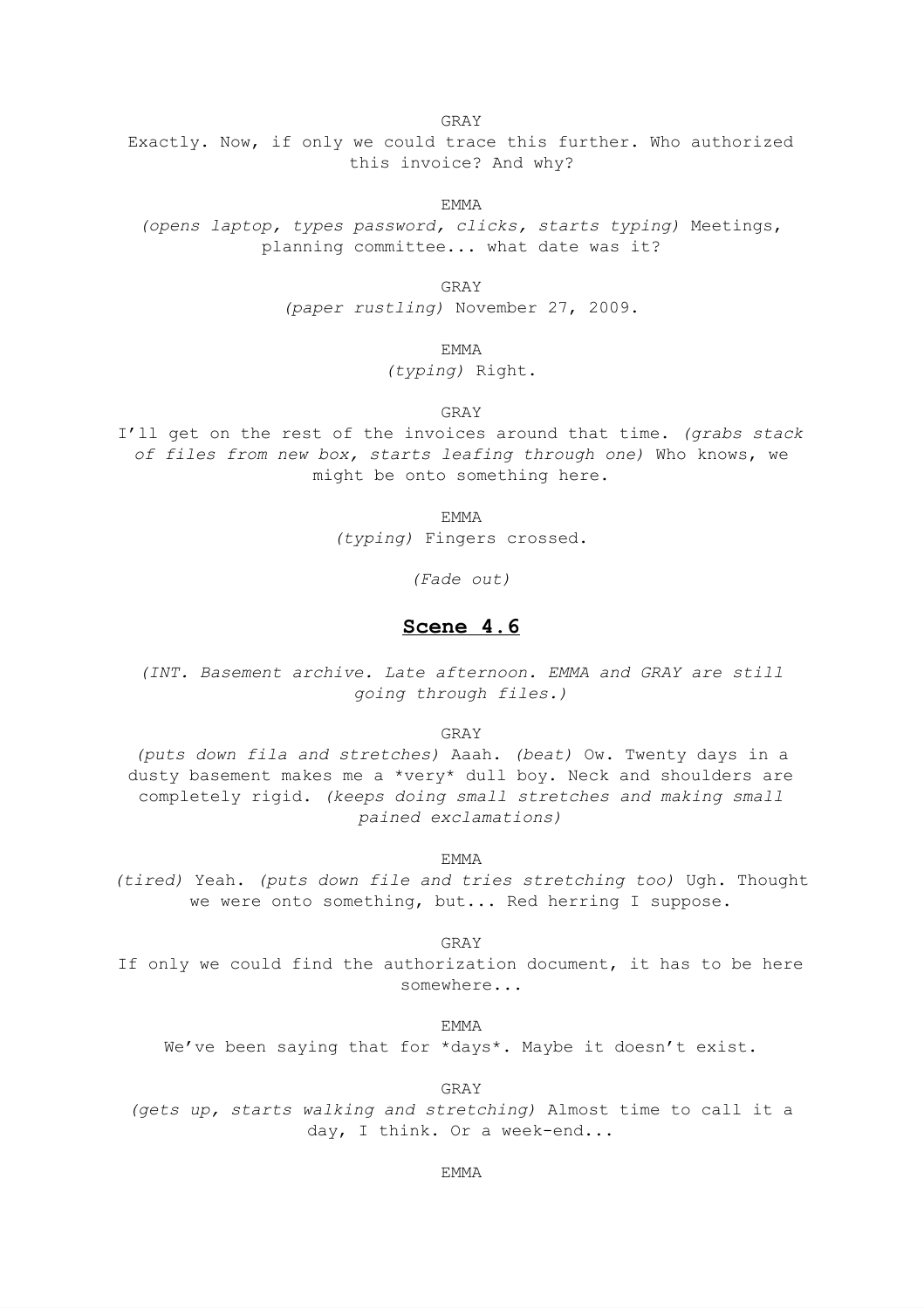What wedding preparation shenanigans are you up to now?

GRAY

Ugh, don't remind me. Seating plan. 80 of our nearest and dearest and half of them can't sit near at least one other person... Bit of a nightmare.

EMMA

Well, good luck with that. Sounds... like one of those impossible puzzles.

GRAY

Yes. And not the fun kind. You up to anything special? The Queen's in town today - you planning a coffee date maybe?

EMMA

*(laughs)* Oddly not. *(beat)* But... I've been thinking a lot about what you said in the pub the other night.

GRAY

I believe I said a lot of things. For some of them I was quite drunk.

EMMA

You did. And you were. But this... you said something about... not placing my... worth... in the balance. I laughed it off, but... You are right. The rejections really hurt, and they won't stop hurting, but... I am going to try and not let it... diminish me so much.

GRAY *(smiles)* Good to know I say useful things every once in a while.

EMMA

*(smiles)* Every now and then.

GRAY

Right, one more coffee so we can tackle the final box of the week?

EMMA

Please.

GRAY

*(gets coffee pot, refills mugs on table)* There you go. *(replaces pot)*

EMMA

*(sits down, drags box toward her, grabs stack of files)* Thanks. *(sips coffee, takes one file, hands one to GRAY)*

GRAY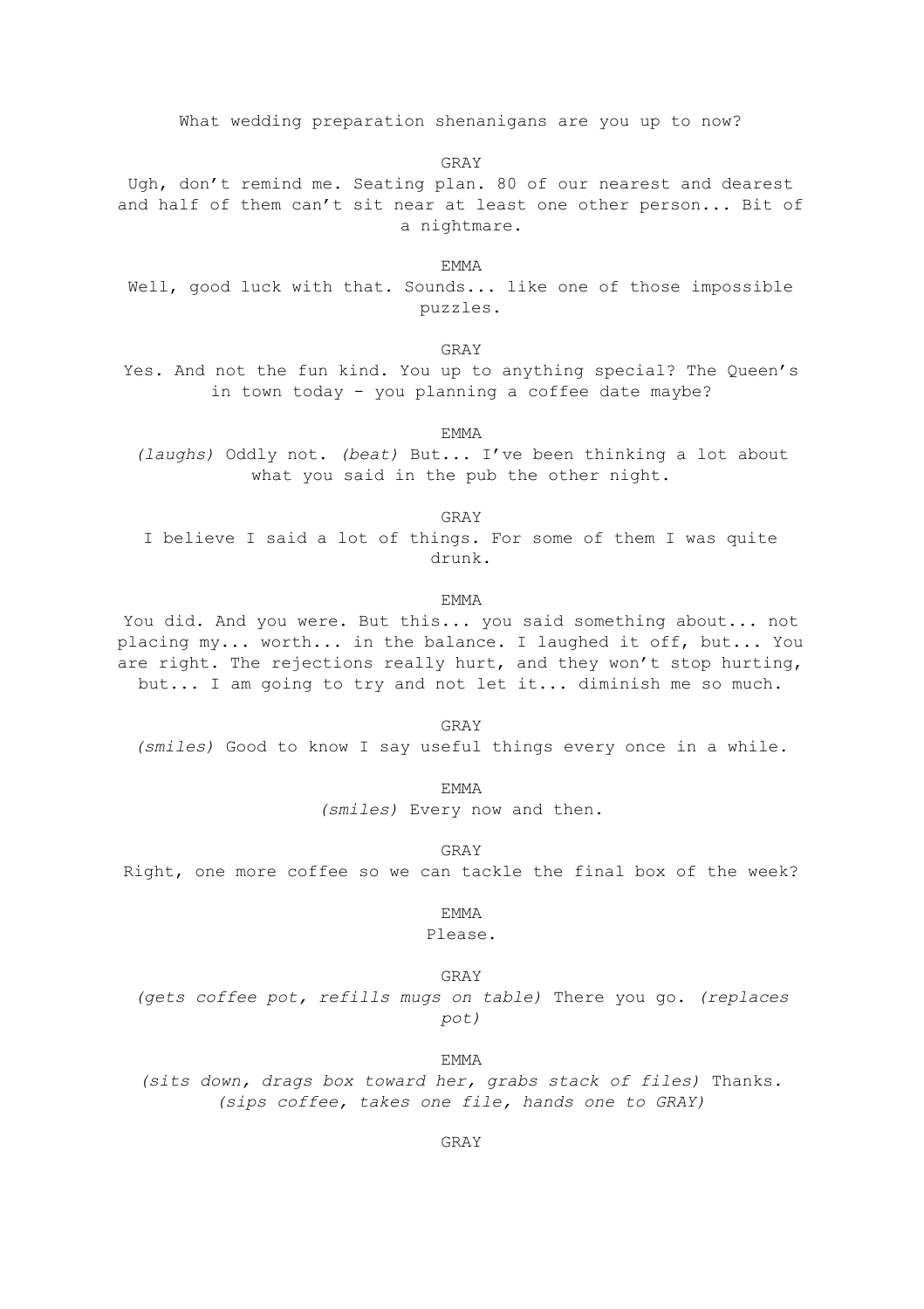Thank youp. *(sic)(sits down, sips coffee, starts looking through file)* Right.

*(pause)*

#### EMMA

Wait... *(re-checks)* This... *(calls)* Gray! I think this is it! *(reads, paper rustles slightly)* Jones... That's the amount... date... This proves the whole thing!

GRAY

*(drops his papers and walks over quickly, reads)* Planning... 2009... You're right! *(relieved)* Thank fuck for that! I was going batty in here.

*(footsteps during previous, door opens, PRODUCER enters)*

PRODUCER

*(in great mood, booming voice)* You'll be happy to know I've decided to drop this project. Thank you both very much.

*(Emma and GRAY start laughing and can't stop)*

EMMA

*(few steps to manager, hands over document, in between giggles)* We... We just found it... Here...

*(Emma and Gray are still laughing but in that out-of-breath, not so noisy way)*

PRODUCER

Ah! *(beat)* Right. *(beaming)* I knew you could do it. Well done! *(beat)* Now, I have a new idea...

*(EMMA and GRAY groan)*

*(Fade out)*

### **Scene 4.7**

#### NARRATOR

Thank you for listening to Y2K: Take 2. This episode was written, and directed by Karin Heimdahl, with sound design by Emmett Moon. Our intro and outro music is created and recorded by Jake Haws, listen to his podcast "Making Music with Jake Haws" to hear more. This episode featured Nerys Howell as Emma, Nathan Blades as Gray and Ashley Hunt as the producer. The drama school director was Sarah Golding, and the narrator Emma Laslett. For more information, please go to Y2Kpod.com or find us on social media @Y2Kpod If you enjoy the

show, please consider supporting us on Patreon.com/Y2Kpod Please join us again next month when we meet Kat*[slash]*Ina *(EE-na)* in 2011.